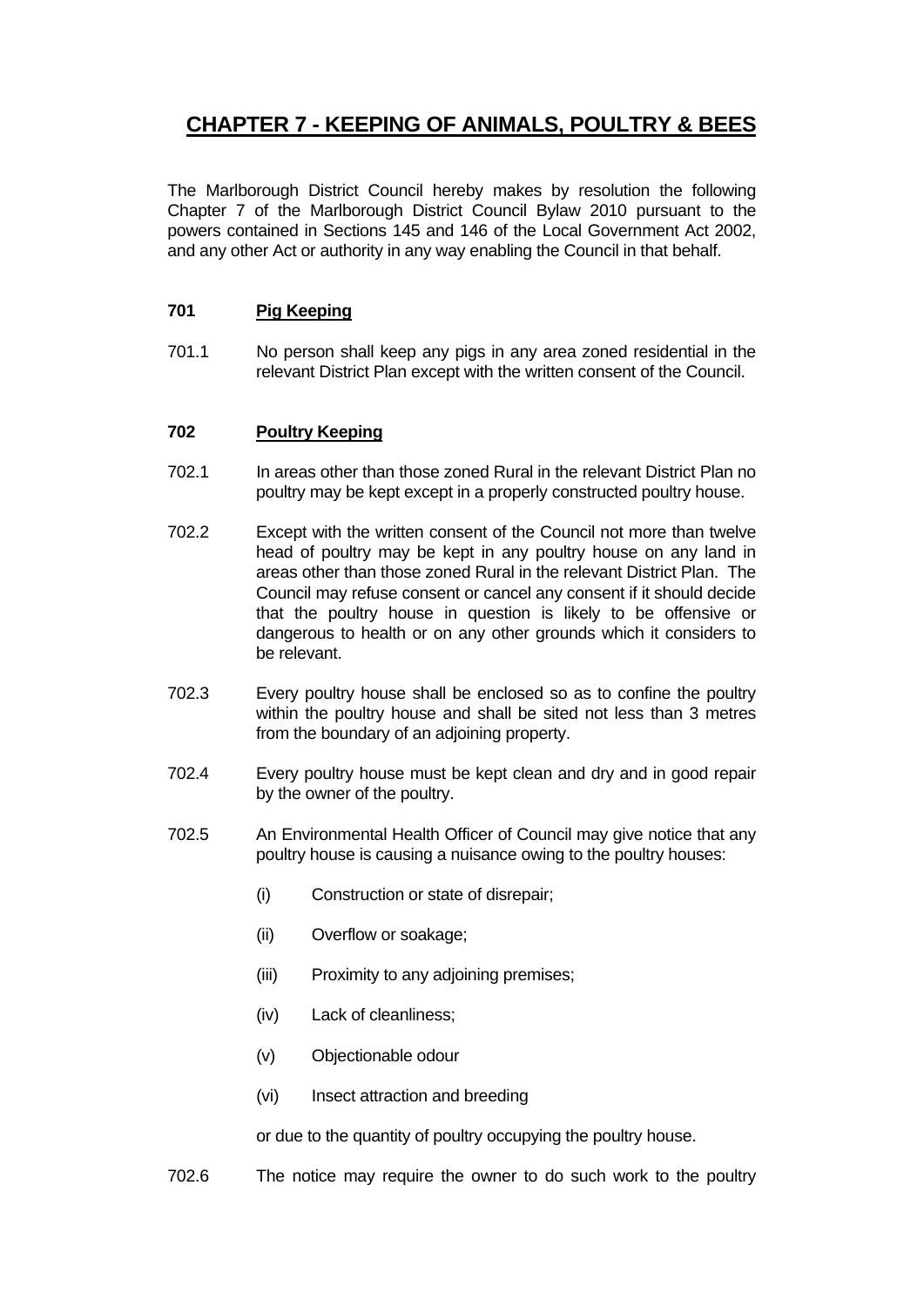house or to reduce the number of poultry in the poultry house, or to take other steps which the Officer deems fit to abate the nuisance, including removing all poultry from the poultry house.

702.7 Where the Environmental Health Officer gives notice according to clause 702.5 to the owner of poultry or a poultry house then it shall be the duty of such owner to comply with the terms of the notice. Compliance by the owner must be within a time specified by the notice.

> Every owner who fails to comply with the requirements of the notice commits an offence against this Chapter of this Bylaw.

- 702.8 Nothing in clauses 702.1 to 702.7 inclusive prevents any person:
	- (i) Keeping poultry in an auction room or in any premises used for the killing and dressing of poultry for not more than forty eight hours for the purpose of sale; or
	- (ii) Keeping poultry on premises for the purposes of immediate consumption; or
	- (iii) Keeping poultry in a shop for the purposes of sale.

## **703 Noise or Nuisance from Animal, Bird or Fowl**

- 703.1 No person may keep any animal which is a danger, nuisance or annoyance to the occupiers of adjoining premises or to the public, or a danger to health, by reason of:
	- (i) Its nature or the noises which the animal makes; or
	- (ii) The conditions in which it is kept; or
	- (iii) The location where it is kept.
- 703.2 The Council may issue a notice after receipt by the Council of a complaint, signed by a person residing within hearing distance of the animal causing the alleged nuisance.
- 703.3 The notice may require the owner to take such steps as the Council deems necessary to prevent the danger, nuisance or annoyance.
- 703.4 It shall be an offence against this Bylaw if any animal is not removed from premises by the date specified in the notice.

### **704 Beekeeping**

704.1 No person may keep bees which constitute a danger, nuisance, or annoyance to the occupiers of adjoining premises, or to the public, or a danger to health.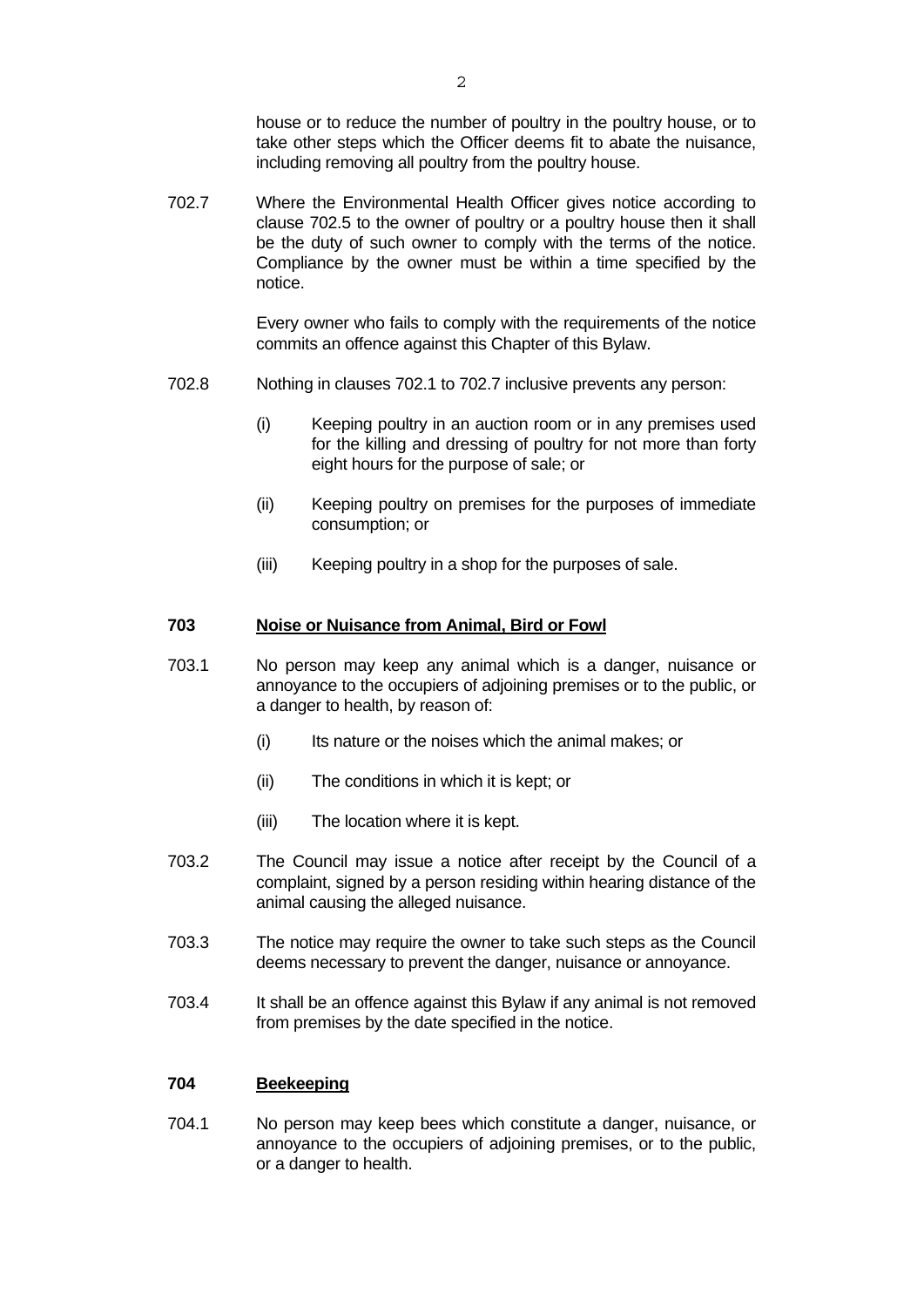- 704.2 The Council may nominate an organisation from time to time to administer the complaints received by the Council regarding beekeeping in the District. Such administration of complaints shall be with the sole purpose of removing any danger, nuisance, annoyance or danger to health caused by the keeping of bees.
- 704.3 The Council may impose any conditions it thinks fit for the keeping of bees, and require the removal of some or all of the bees from any premises.

#### **705 Cats**

- 705.1 Except as provided in clause 705.2 below no person shall keep or allow to be kept on any land more than four cats over the age of three months unless there is in force in respect of that land a licence from the Council permitting the additional cats.
- 705.2 Any person (being the owner of a cat or cats or the owner or occupier of the land) who wishes to obtain a licence must make written application to the Council for a licence in the form as required by the Council and must provide with that application all information which the Council reasonably requires.
- 705.3 The Council when considering any such application shall have regard to all relevant considerations including:
	- (i) The suitability of the land on which the additional cat or cats specified in the application would be kept;
	- (ii) The likely effect which the keeping of additional cats would have upon the surrounding neighbourhood;
	- (iii) The likelihood of the cat or cats becoming a nuisance;
	- (iv) Health issues;
	- (v) Potential effects on native birds.
- 705.4 Subject to the foregoing provisions of this Bylaw, the Council may issue a licence for the purposes specified in clause 705.1.
- 705.5 Any such licence may be issued subject to any reasonable terms, conditions and restrictions consistent with this Bylaw which the Council may determine either generally or in any particular case.
- 705.6 Every licence will be in the form as required by the Council.
- 705.7 For every such licence there will be paid to the Council for the issue of the licence a fee which the Council may by resolution determine from time to time provided that the licence fee shall not exceed \$75.00.
- 705.8 If at any time while a licence is in force in accordance with this